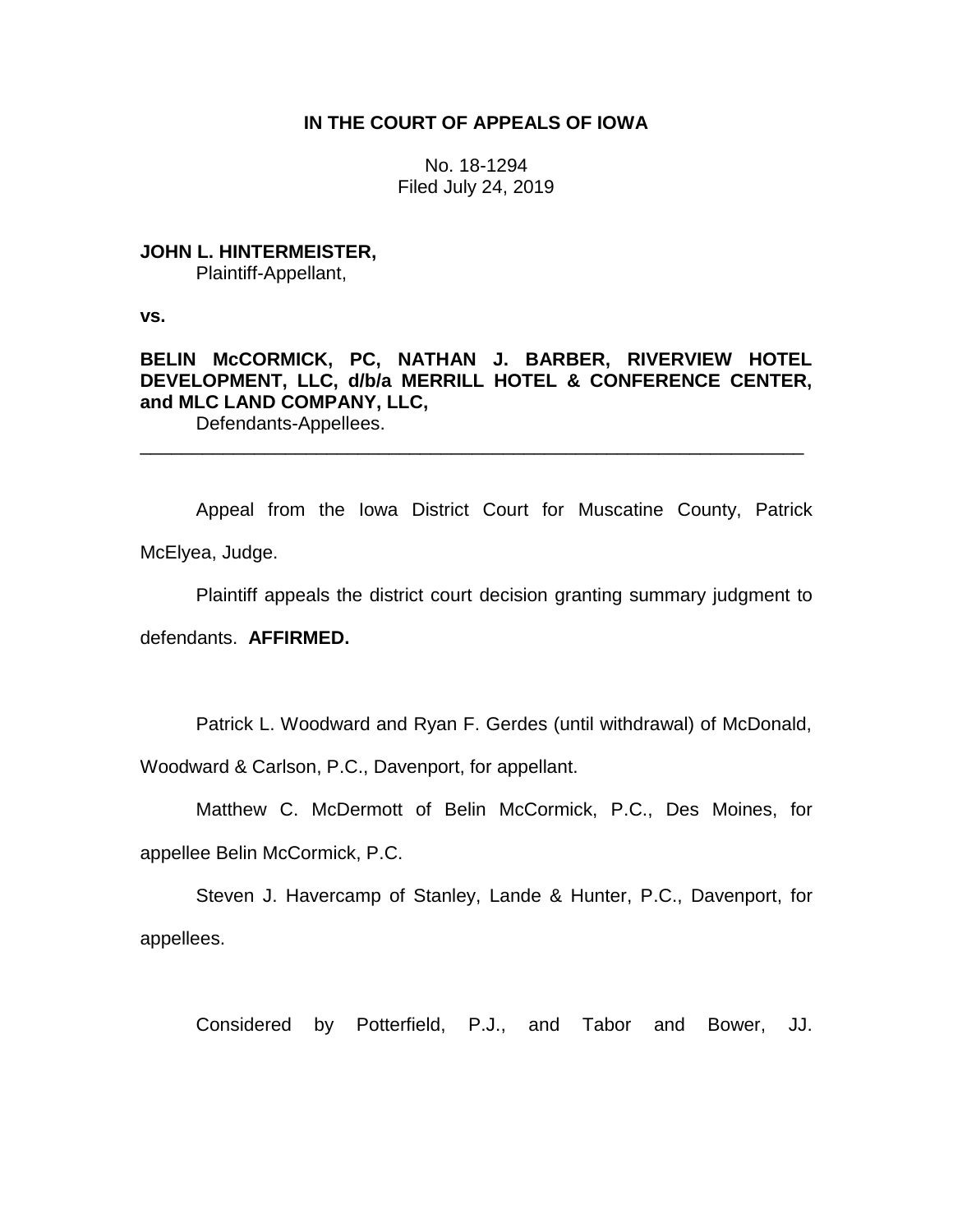# **POTTERFIELD, Presiding Judge.**

Plaintiff John Hintermeister appeals the district court decision granting summary judgment to defendants Nathan Barber, Belin McCormick, P.C., Riverview Hotel Development, LLC, and MLC Land Company, LLC for his claims of tortious interference with business relations and intentional infliction of emotional distress. We determine the district court properly granted the defendants' motion for summary judgment.

### **I. Background Facts & Proceedings**

This case arises out of a real estate development project pursued by defendants MLC and Riverview. At all times relevant to this dispute, MLC and Riverview were represented by Barber, an attorney at Belin McCormick. In 2016, MLC and Riverview began purchasing parcels of land to develop the Merrill Hotel & Conference Center in downtown Muscatine. One of these parcels, an area of greenspace, was owned by the various condominium owners of the Pearlview Condominium Association (PCA) as tenants in common. Among these tenants were Ronald and Sally Bryant, who owned a three-twentieths fractional interest in the greenspace, and Thomas Meeker, a local businessperson who owned rental property in Muscatine and was president of PCA.

At all times relevant to this dispute, PCA and Meeker individually were represented by plaintiff Hintermeister, an attorney with a part-time law practice at Hintermeister & Kundel. Hintermeister had sold his law practice to Steven Kundel in 2003, and the two attorneys agreed Hintermeister could continue to practice law with Kundel's practice, but only so long as Kundel consented.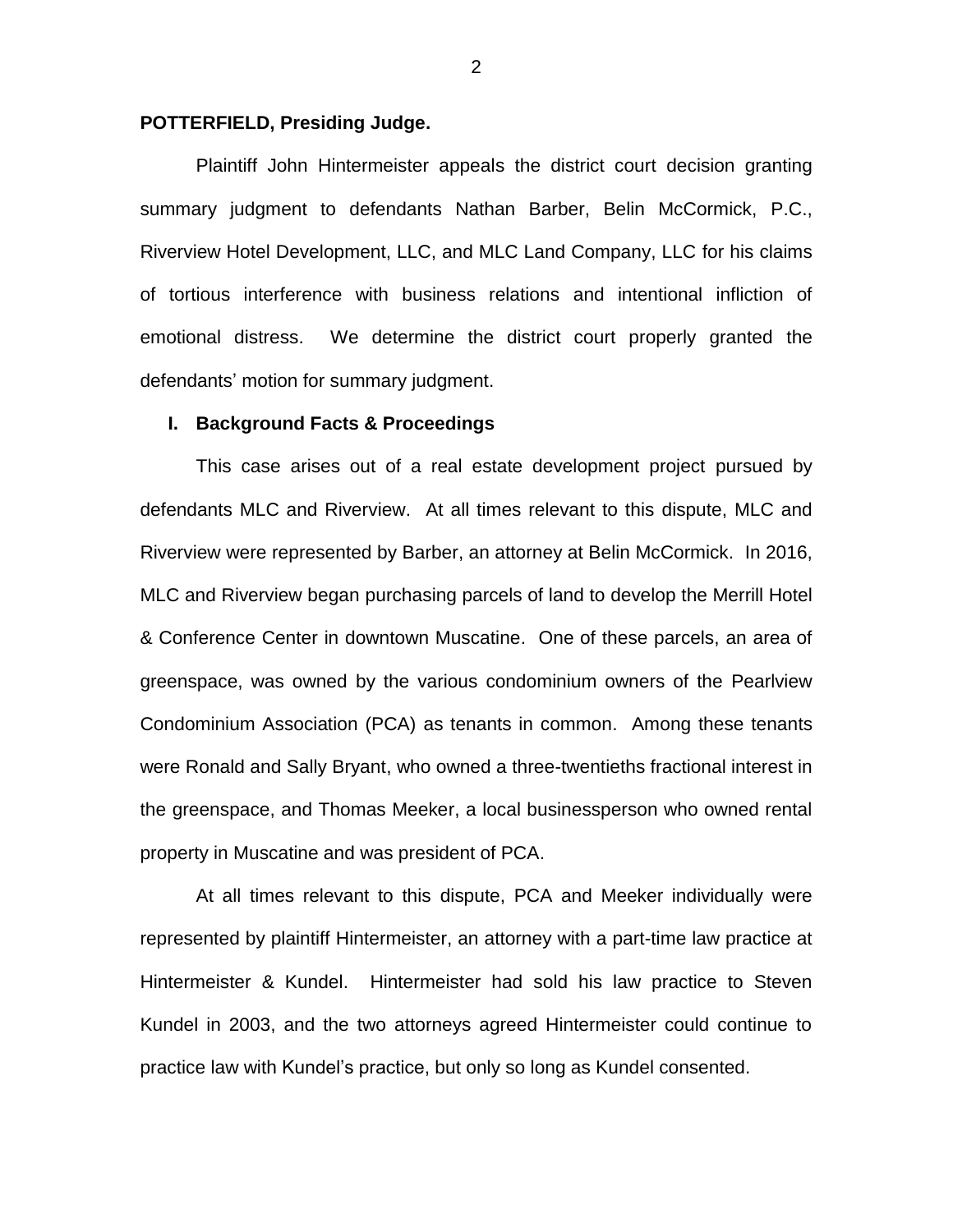In connection with the sale of the greenspace, Barber reviewed the abstract of title and issued a preliminary title opinion on June 2, 2016. The title opinion identified two federal tax liens against the Bryants, which attached to their interest in the greenspace. Barber concluded the tax liens needed to be released in order for his clients to obtain marketable title to the property.

At the same time MLC pursued the greenspace purchase, MLC also sought a construction loan of \$20 million from the United States Department of Agriculture (USDA) under Cedar Rapids Bank & Trust (CRBT). The USDA required release of the Bryants' tax liens to satisfy the lender's title opinion.

Hintermeister directly contacted James Howe, a manager of MLC, about closing the greenspace purchase. In a July 27, 2016 email, Hintermeister informed Howe he could not obtain a release for the Bryants' tax liens but informed him

[i]f closing [the greenspace purchase] soon is critical, I will see if we can arrange to close on the Bryant to Meeker sale, paying the credit union off, paying the closing expenses, and hold the rest of the funds in escrow in my trust account until we can get the tax liens paid and released. We can then immediately close on the Green Space.<sup>[1]</sup>

On September 15, 2016, MLC closed on the purchase of the greenspace from PCA. Hintermeister had not obtained a release of the Bryants' tax liens at the time of sale. MCL nonetheless agreed to close the deal based on

 $\overline{a}$ 

<sup>&</sup>lt;sup>1</sup> "Bryant to Meeker sale" refers to the purchase of two of the Bryants' other rental parcels by Meeker. The Bryants' tax liens were set to attach to these parcels as well. Meeker had agreed to purchase the parcels from the Bryants, but only if Hintermeister & Kundel held a portion of the purchase price in trust until the Bryants paid the tax liens. Hintermeister entered into an informal agreement with the Bryants' attorney Duane Goedken to determine the amount of the federal tax liens and either have the Bryants pay the liens themselves or use the funds held in trust at Hintermeister & Kundel to pay the liens.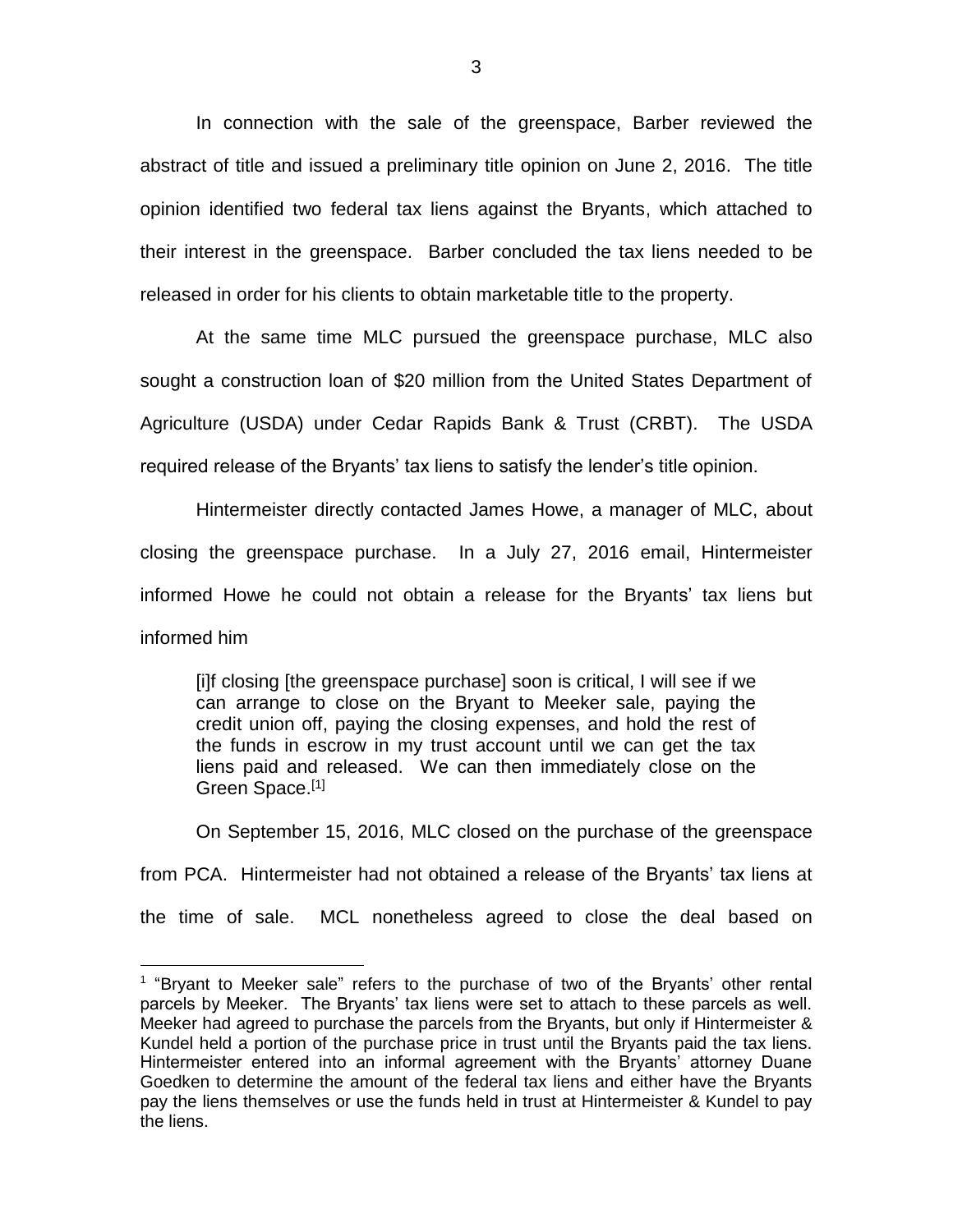Hintermeister's assurances in the July 27, 2016 email. Barber issued an updated title opinion on December 19, 2016, which noted "John Hintermeister's office is holding funds in escrow for payment of these liens."

The liens had still not been released by March 2017. CRBT contacted Hintermeister on March 9; it had not yet received notification of the release of the Bryants' tax liens and was frustrated Hintermeister had not cooperated in obtaining the release. Hintermeister informed CRBT "I do have the funds in my trust account for the tax liens, and as soon as I have some official notification from the IRS (through Duane Goedken) as to how much will be required to satisfy those liens, I will make payment to the IRS through Duane's office." Hintermeister forwarded this email conversation to Barber.

Hintermeister next updated Barber in an email sent August 9. Hintermeister informed Barber "I think we are finally going to be able to deal with the Ron Bryant tax liens. I have a statement from the IRS, but I want to be sure it covers everything before I release the money." Hintermeister asked Barber to send him a copy of the title opinion showing the tax liens, which Barber provided the same day.

By August 31, CRBT was growing impatient with MLC. USDA was threatening to terminate the \$20 million construction loan if the Bryants' tax liens were not released. To avoid termination, CRBT contacted MLC and demanded MLC get the lien release. Barber emailed Hintermeister on August 31 and asked him whether the release had been obtained. Hintermeister replied the same day, saying "I gave the money to Duane Goedken about two weeks ago so he could pay them, but I have not heard anything since."

4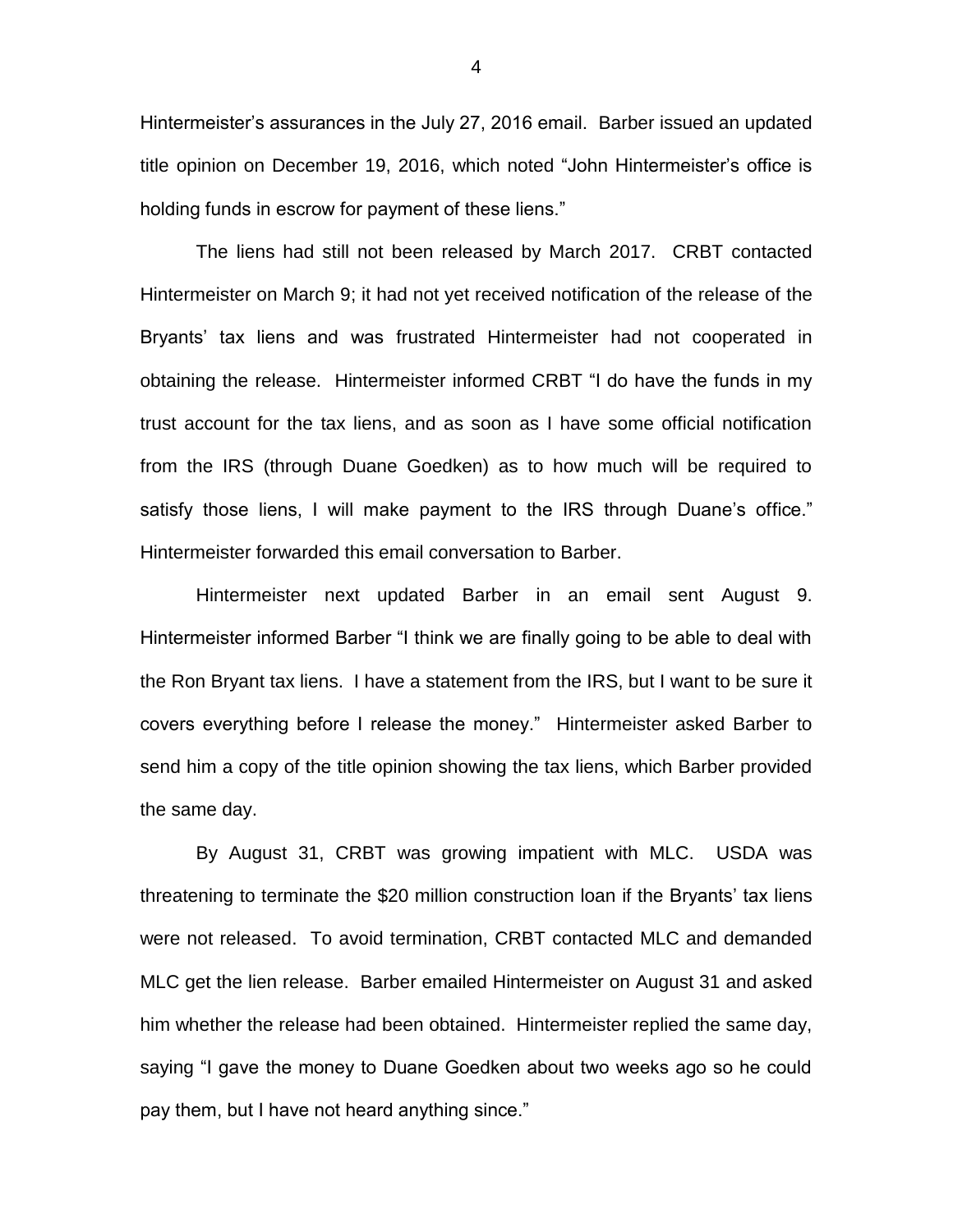The communications at the heart of this dispute were sent from Barber and Rebecca Howe (James Howe's wife and an agent for Riverview and MLC) to Hintermeister on September 5. The first communication is a letter from Barber. Citing Hintermeister's statements in his July 27, 2016 email, the March 9, 2017 email chain, and the August 9 email, Barber stated that Hintermeister had agreed to hold the funds in his trust account until the Bryants' tax liens were released and that disbursing the funds without first securing the release violated that agreement:

The funds were escrowed in your trust account for the purpose of obtaining the lien releases. You informed both [James] Howe and me that you would assume responsibility for obtaining the releases in exchange for the funds.

This letter is notice that if the tax liens are not released within 20 days of this letter, we will be forced to bring suit for breach of the escrow agreement.

Also on September 5, Rebecca Howe emailed Hintermeister and stated, "Since you are refusing to discuss [releasing the tax liens], I am left with no alternative but to pursue a legal resolution."

Hintermeister responded by sending Belin McCormick and Rebecca Howe his own letter threatening litigation on September 12, and he followed it up with another letter on September 18, reiterating his threat. Hintermeister claimed he would be unable to purchase errors and omissions coverage because of the threats of litigation, which would force him out of his firm. On September 19, 2017, Barber searched the Muscatine County record and discovered that the Bryants' tax liens had been released on September 18. Barber emailed Hintermeister and CRBT and informed them the tax lien matter had been resolved.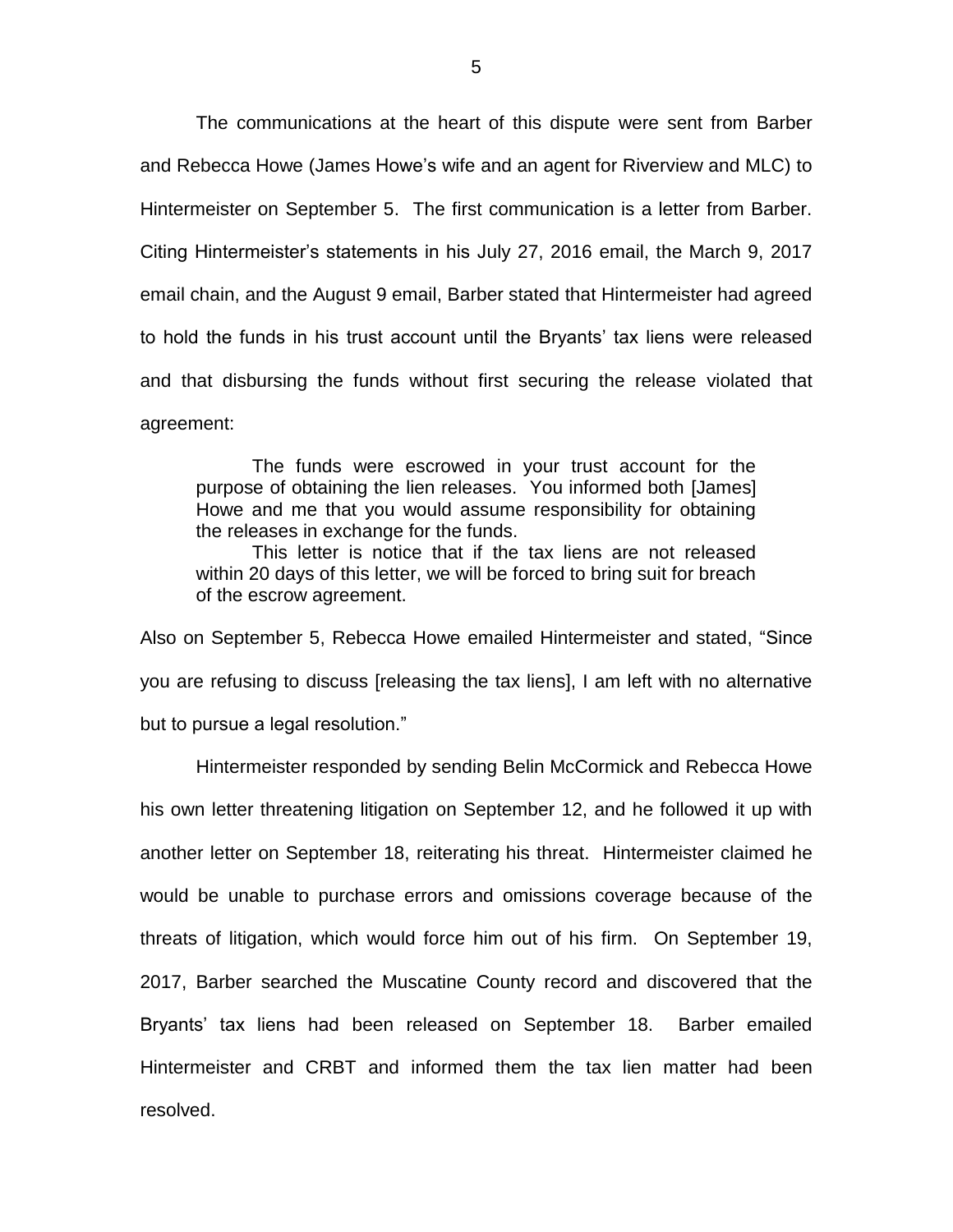Hintermeister brought suit against the defendants on February 22, 2018. In his complaint, Hintermeister alleged that the defendants had interfered with his employment prospects by threatening to sue him in the September 5, 2017 letter. Under Hintermeister & Kundel's firm policy, Hintermeister had been required to report the threat of litigation made in the letter to the firm's errors and omissions liability insurance provider. Kundel terminated Hintermeister's partnership with Hintermeister & Kundel effective December 31, 2018. Hintermeister also sued the defendants for intentional infliction of emotional distress.

Barber and Belin McCormick moved for summary judgment on April 26, 2018. MLC and Riverview joined the motion. The district court granted summary judgment on behalf of all the defendants on July 24, 2018. The court ruled that the defendants' statements fell under the litigation privilege and were therefore immune from civil liability. Hintermeister appealed.

#### **II. Scope of Review**

We review the district court's decision on a motion for summary judgment for correction of errors at law. *Slaughter v. Des Moines Univ. Coll. of Osteopathic Med.*, 925 N.W.2d 793, 800 (Iowa 2019); *see also* Iowa R. App. P. 6.907. "Summary judgment is proper when the movant establishes there is no genuine issue of material fact and it is entitled to judgment as a matter of law." *Id.* (quoting *Deeds v. City of Marion*, 914 N.W.2d 330, 339 (Iowa 2018)). "[W]e review the facts in the light most favorable to the nonmoving party." *Morris v. Steffes Group, Inc.*, 924 N.W.2d 491, 493 (Iowa 2019). "The burden is on the moving party to demonstrate that it is entitled to judgment as a matter of law."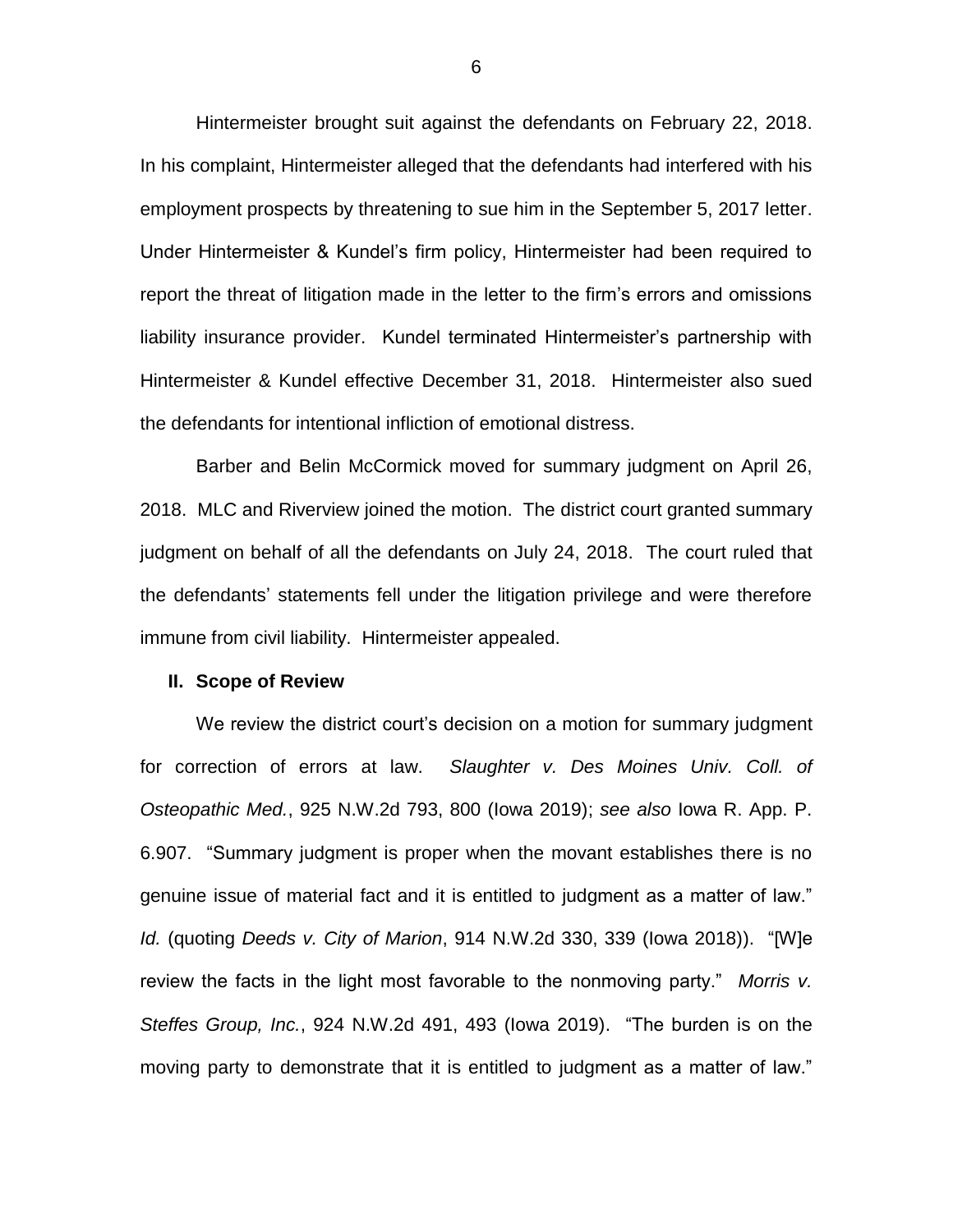*Goodpaster v. Schwan's Home Serv., Inc.*, 849 N.W.2d 1, 6 (Iowa 2014) (quoting *Sallee v. Stewart*, 613 N.W.2d 128, 133 (Iowa 2013)).

### **III. Discussion**

The parties argue over application of the "litigation privilege" to the statements made by Barber in his September 5 letter and by Rebecca Howe in her September 5 email to Hintermeister. Hintermeister argues the privilege does not apply because the statements "were not made preliminary to or during any legal proceeding." The defendants argue the privilege is broad enough to cover the statements and bar Hintermeister's suit. We conclude it is.

In the context of a defamation suit, the Iowa Supreme Court has adopted a two-part analysis for determining whether an attorney's communication is protected by the privilege:

First, the communication must be examined in the context of the occasion to determine if it was made "preliminary to a proposed judicial proceeding, or in the institution of, or during the course and as a part of a judicial proceeding." Second, the content of the communication must be evaluated to determine if it "has some relation to the proceeding."

*Kennedy v. Zimmerman*, 601 N.W.2d 61, 64 (Iowa 1999) (citations omitted) (quoting Restatement (Second) of Torts § 586 (Am. Law Inst. 1977)). The privilege extends to parties to judicial proceedings as well. *Spencer v. Spencer*, 479 N.W.2d 293, 295 (Iowa 1991) (applying Restatement (Second) of Torts §§ 586–88); *Robinson v. Home Fire & Marine Ins. Co.*, 49 N.W.2d 521, 527 (Iowa 1953) ("The protection which is afforded an attorney under a plea of privilege equally applies to the client he represents."); Restatement (Second) of Torts § 587 ("A party to a private litigation . . . is absolutely privileged to publish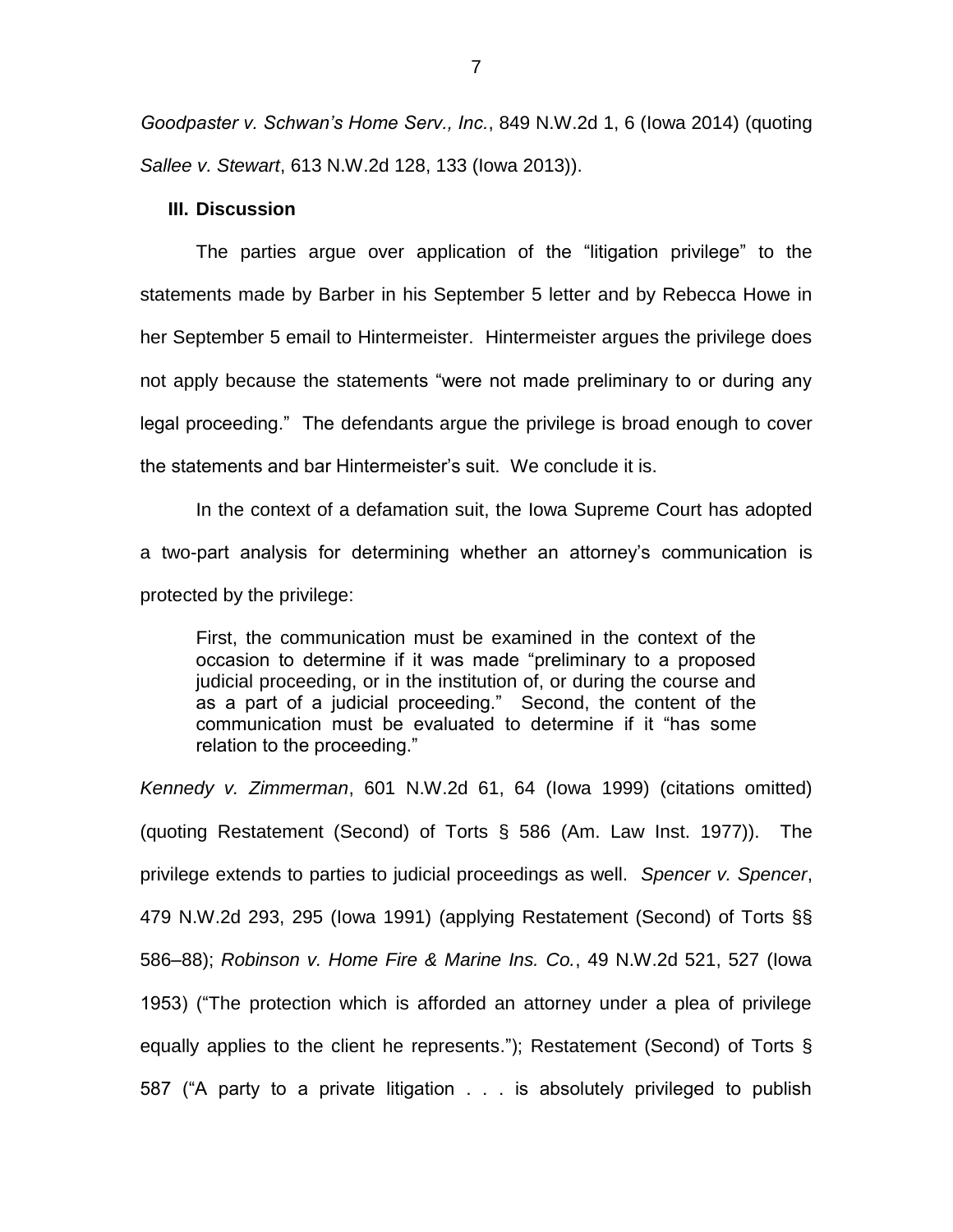defamatory matter concerning another in communications preliminary to a proposed judicial proceeding . . . if the matter has some relation to the proceeding."). The litigation privilege "encourage[s] the open resolution of disputes by removing the cloud of later civil suits from statements made in judicial proceedings." *Spencer*, 479 N.W.2d at 295. It is "based upon a public policy of securing to attorneys as officers of the court the utmost freedom in their efforts to secure justice for their clients." Restatement (Second) of Torts § 586, cmt. a.

We must first determine whether the litigation privilege applies to Hintermeister's claims, even though his claims are for something other than defamation. The district court determined the privilege applied to non-defamation causes of action because "extending the litigation privilege in this case would further its purpose." While the Iowa Supreme Court has not addressed whether the absolute privilege applies outside defamation actions, other courts have concluded it does. *See Simms v. Seaman*, 69 A.3d 880, 905 (Conn. 2013) (discussing the litigation privilege and collecting cases from other jurisdictions expanding the privilege beyond defamation); *Echevarria, McCalla, Raymer, Barrett & Frappier v. Cole*, 950 So.2d 380, 384 (Fla. 2007) (extending the litigation privilege to cover all causes of action arising under Florida law); *see also Thornton v. Rhoden*, 53 Cal. Rptr. 706, 719 (Cal. Ct. App. 1966) ("The salutary purpose of the privilege should not be frustrated by putting a new label on the complaint."); Douglas R. Richmond, *The Lawyer's Litigation Privilege*, 31 Am. J. Trial Advoc. 281, 295 (2007) ("It is the perceived necessity for candid and unrestrained communications in those proceedings, free of the threat of legal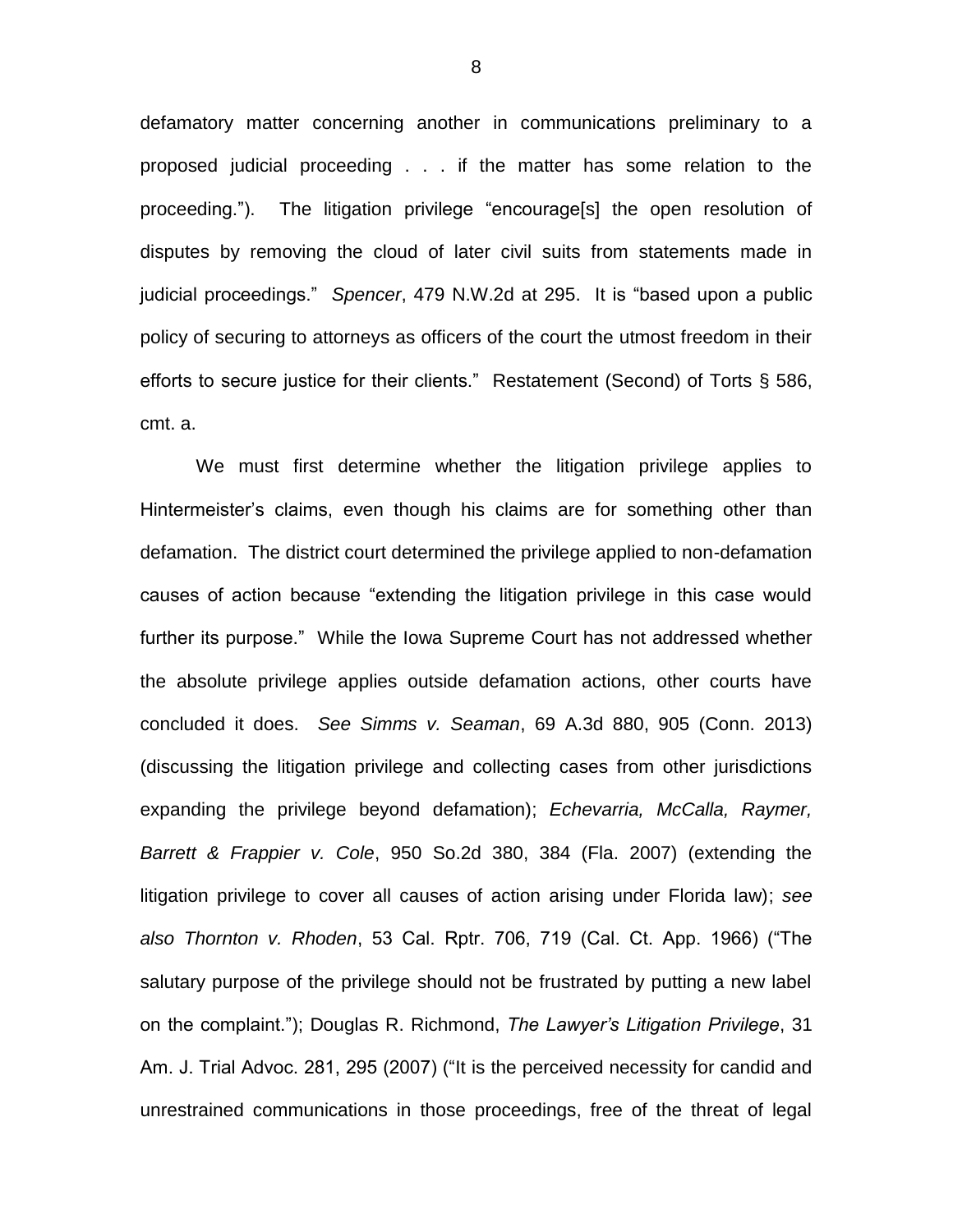actions predicated upon those communications, that is at the heart of the rule. The nature of the underlying dispute simply does not matter." (citing *Echevarria*, 950 So.2d at 385)). We find these authorities persuasive. The policy considerations motivating the application of the privilege to defamation actions support applying the privilege to other causes of actions based on attorney conduct and statements made in the course of client representation. *See*  Restatement of Torts § 586 cmt. a. We conclude the litigation privilege can apply to bar Hintermeister's interference with employment prospects and intentional infliction of emotional distress causes of action if the threats of litigation meet both prongs of the test described in *Kennedy*, 601 N.W.2d at 64.

The first prong of the test requires there to be a connection between the statements in question and some judicial proceeding. *See Kennedy*, 601 N.W.2d at 64. Hintermeister argues the letter and email are not sufficiently connected to litigation because the greenspace sale had been finalized for more than a year and Hintermeister was neither a party to nor counsel for any party involved in that transaction. This argument does not accurately characterize the scope of the privilege. The privilege extends beyond statements made in the course of litigation to include pleadings, affidavits, briefs, conferences, and other communications made prior to a proposed judicial proceeding. *See id.* at 65. So long as "the communication has some relation to a proceeding that is contemplated in good faith and under serious consideration," the first prong of the test is met. Restatement (Second) of Torts § 586 cmt. e.

The district court determined the September 5 letter from Barber and email from Rebecca Howe were statements made preliminary to a judicial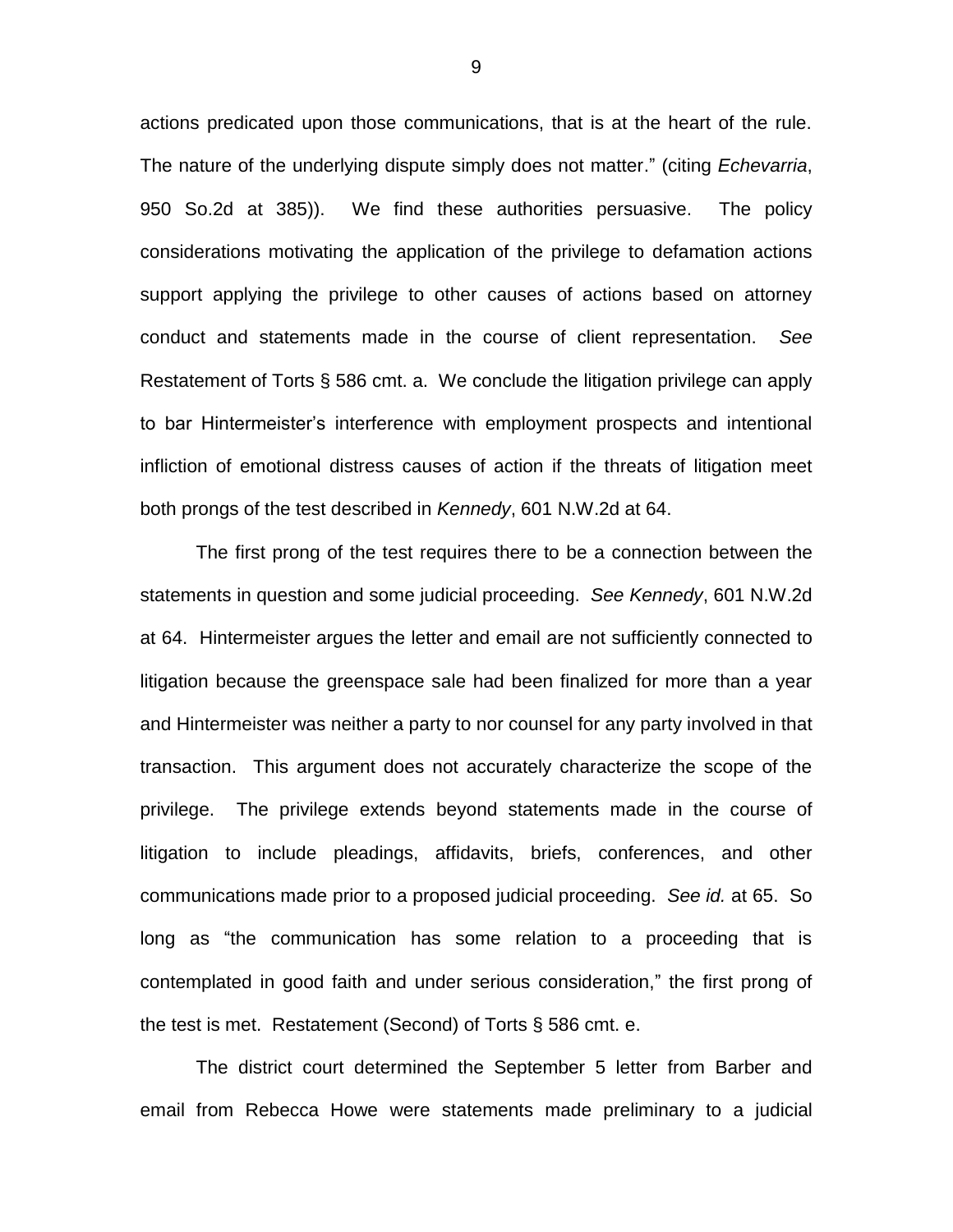proceeding and so satisfied the first prong of the test. We agree. Barber drafted the September 5 letter in connection to his representation of MLC. He had been led to believe Hintermeister could get the liens released based on the July 27, 2016, March 9, 2017, and August 9, 2017 emails. The letter is itself the communication threatening litigation. Similar letters have been considered "preliminary to a proposed judicial proceeding" by other courts. *See, e.g.*, *Messina v. Krakower*, 439 F.3d 755, 761 (D.C. Cir. 2006) (discussing Restatement (Second) of Torts § 586 and concluding a letter threatening litigation was "preliminary to a proposed judicial proceeding" because it "was sent for the very purpose of attempting settlement prior to litigation" (quoting *Messina v. Fontana*, 260 F. Supp. 2d 173, 178 (D.D.C. 2003))); *Atkinson v. Affronti*, 861 N.E.2d 251, 255 (Ill. App. Ct. 2006) ("We are convinced that the same public policy considerations that protect an attorney's statements made to his or her client during the course of a legal proceeding necessarily protect prelitigation communications such as the letter defendant sent to plaintiff's employer."). Similarly, the record shows Rebecca Howe sent the September 5 email from a Riverview email account in her capacity as an agent of Riverview and for the purpose of getting the Bryants' tax liens released. She had also been led to believe Hintermeister could get the tax liens released based on Hintermeister's communications to Barber, MLC and Riverview's attorney. We conclude the September 5 letter from Barber and email from Rebecca Howe were "contemplated in good faith and under serious consideration" of litigation and were made "preliminary to a proposed judicial proceeding" within the meaning the first prong of the test. Restatement (Second) of Torts § 586 cmt. e.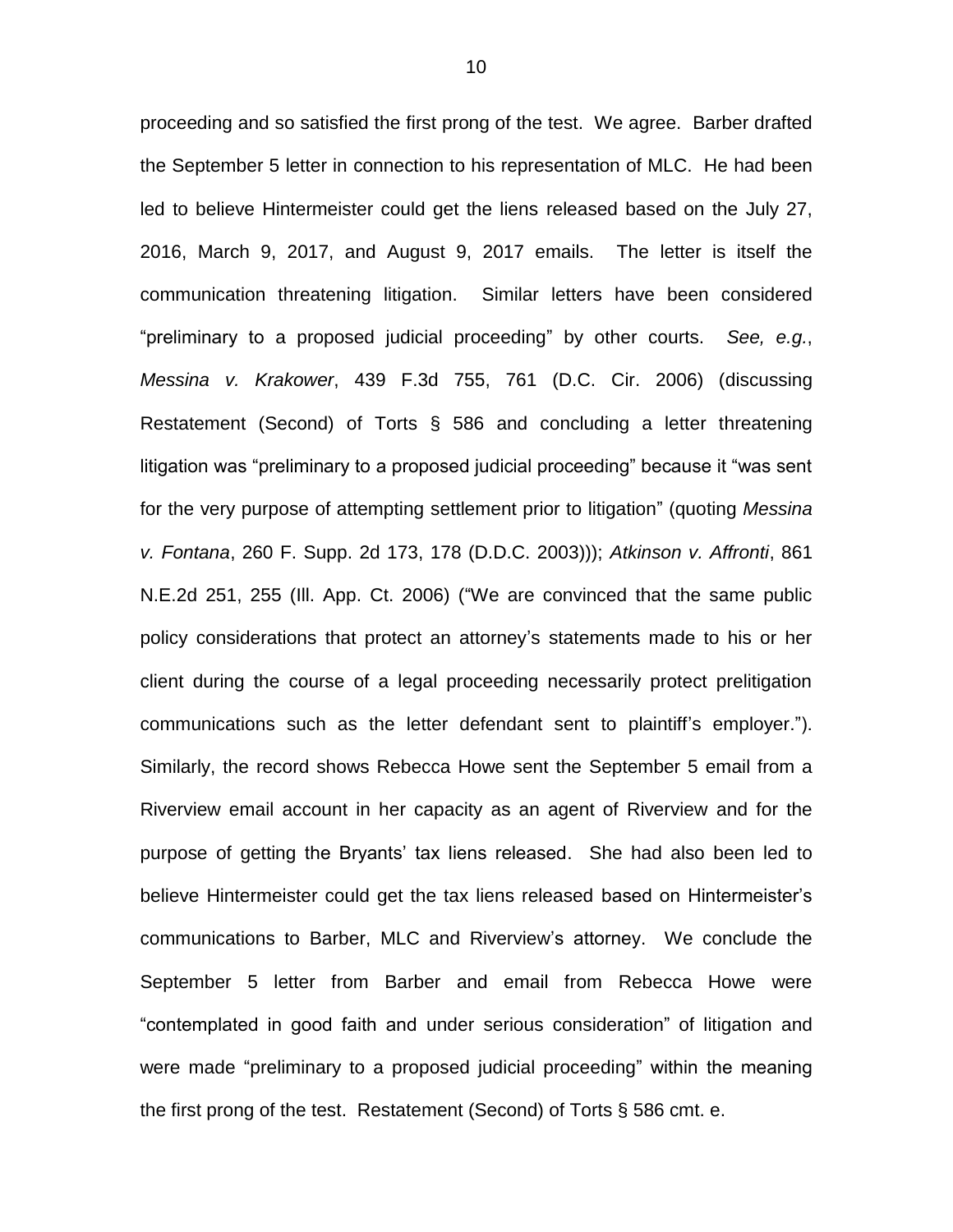The second prong of the test requires the party asserting the litigation privilege to show a connection between the litigation in question and the communication. *Kennedy*, 601 N.W.2d at 64. The communication "need not be strictly relevant to any issue involved in" the litigation. Restatement (Second) of Torts § 586 cmt. c. We conclude this prong of the test is met for both Barber's letter and Rebecca Howe's email to Hintermeister. The letter is a communication from the counsel (Barber) of a potential plaintiff (MLC and Riverview) to the potential defendant (Hintermeister) regarding the possibility of the plaintiff bringing a lawsuit against the defendant. Rebecca Howe's email from that same day is a communication directly from one party to another for that same purpose. Neither communication discusses any topic besides the tax liens. Both communications have "some relation" to the potential lawsuit under consideration by MLC and Riverview against Hintermeister within the meaning of the litigation privilege test.

Hintermeister argues the litigation privilege is sufficiently narrow to exclude the communications at issue in this case. To support this proposition, he relies on *Spencer*, 479 N.W.2d 293 and *White & Johnson, P.C. v. Bayne*, No. 02- 0757, 2003 WL 21696938 (Iowa Ct. App. July 23, 2003), an unpublished decision of a panel of this court. While these opinions caution us to balance the competing interests of zealous advocacy and protecting an individual's reputation, we conclude the communications at issue here nevertheless fall within the scope of the privilege. Both *Spencer* and *Bayne* lean heavily on the fact that the statements at issue were disseminated to third parties with no interest in the litigation. In *Spencer*, the Iowa Supreme Court concluded libelous